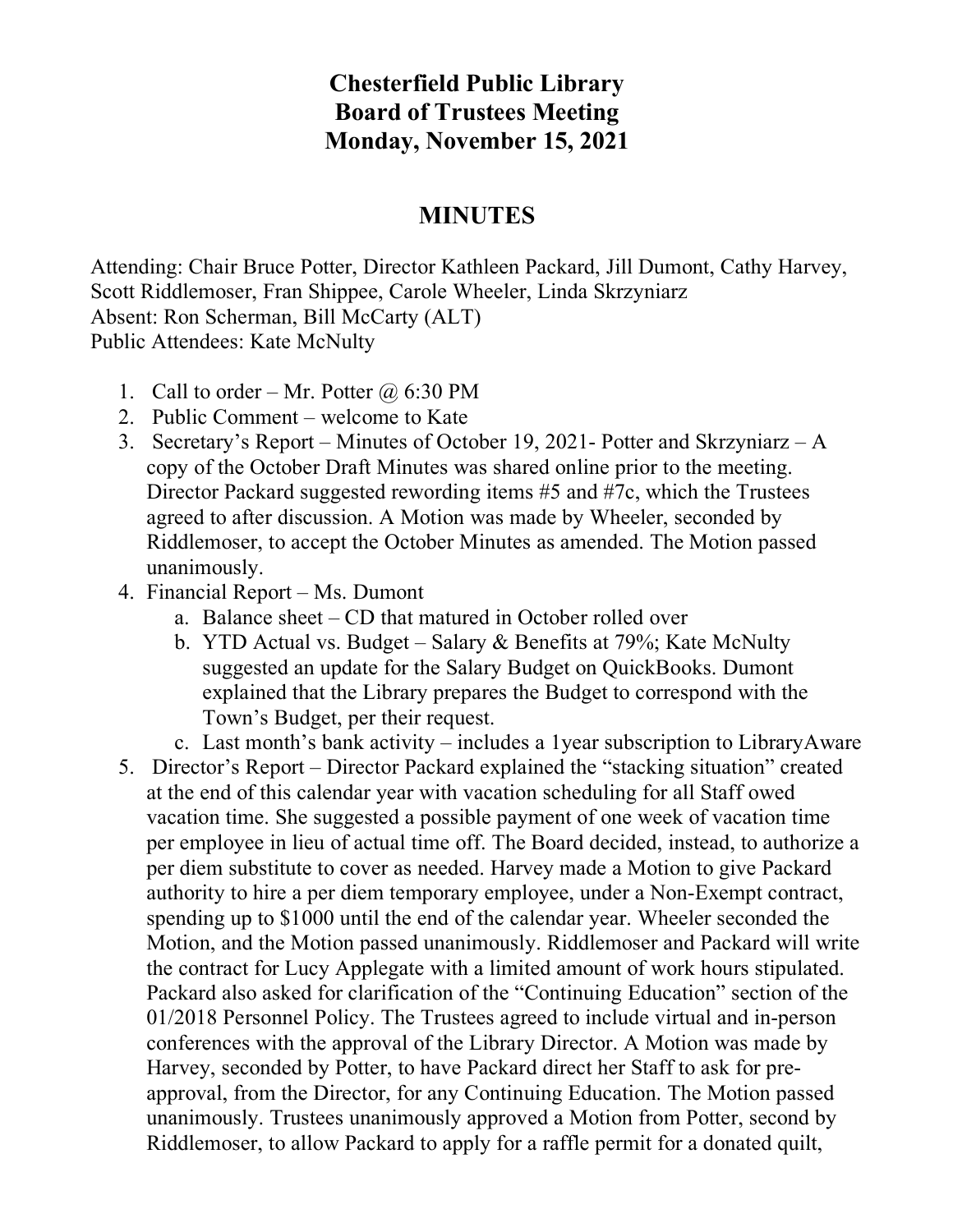with the proceeds going to the Children's Garden. Packard reported that the trial of LibraryAware was useful and an annual subscription to the service began 11/1/2021 for \$750 from Line 554. Packard has had Greg Pratt/IT perform regular maintenance on all of the Library computers. She has developed a two-year plan to update technology and continue monthly maintenance at \$60/hour. Pratt and Dumont completed a tech inventory. A list of necessary building repairs has been created. The musical instruments for the Children's Garden have arrived. The next step is finding someone to pour concrete for their placement. Issues still continue with the Library's current cleaners; Riddlemoser will help look for a new cleaning company. Thanks to the Friends group, a virtual program has been scheduled for December 6<sup>th</sup> at 7:00 PM with classical guitarist Jose Lezcano. Trustees asked Packard to see if the program could also be in-person. Other programming is also in the works.

- 6. Old Business
	- a. Copier replacement Packard shared quotes from 3 copier companies. After analysis by the Board, and input from Packard, a decision was made to lease a copier from Canon Solutions of America Inc. for a period of 5 years, pending clarifications of paper purchase and catastrophe liability. The 60 Month Lease of the Canon C3826i will be \$63/month with a \$1.00 Buyout Purchase Option, and a Service Contract of 0.0077 per black copy and 0.055 per color copy, to be invoiced monthly. The agreement covers all parts, labor, travel, toner, drums, and maintenance, as well as set-up and training.
	- b. Covid-Pay Proposal Trustees were open to accepting the Town's Covid Pay Policy of September 30, 2021, with amendments:

## *COVID PAY*

*In the event that you are out sick, or a close family member (within your household) is sick, and believe that Covid could be the cause, you must notify your supervisor as soon as possible. Covid Pay will be paid as long as the following is provided to the Library Director:*

- *Note from testing facility stating the date of testing. If testing is not possible that day, a note from the facility must state that there were no open appointments for testing that day.*
- *Note stating your test results from the Covid testing with the date and time you received it on the note.*
- *If the Covid test is positive, the guidelines that the CDC follows for quarantine or isolation is what the Town is following for Covid pay.*
- *Regular sick leave, vacation time, or unpaid leave will be used until test results are made available.*

*If you choose not to give this information to the Library Director, or your test is negative, you can use your sick or vacation time if you have it available.*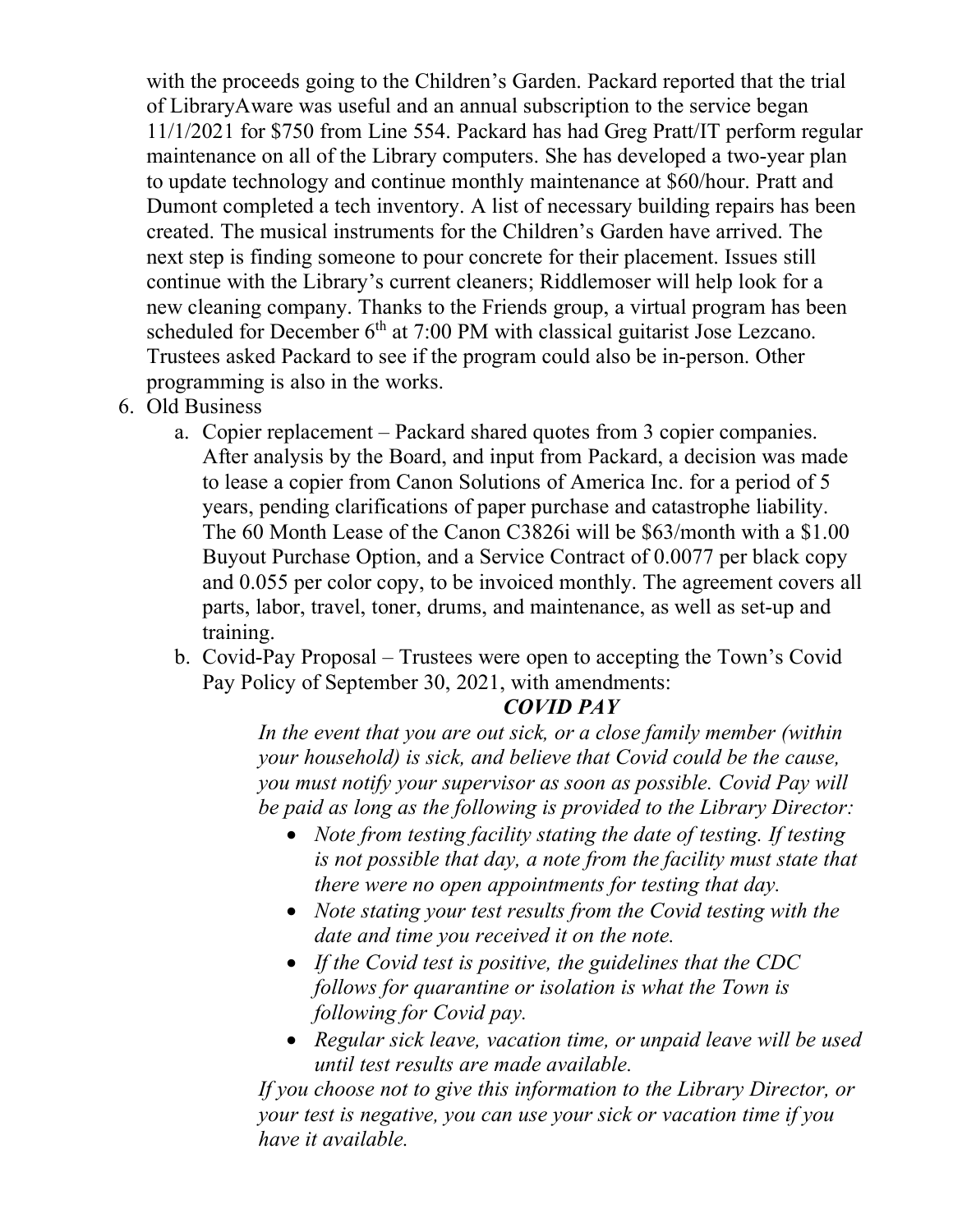A Motion was made by Potter, seconded by Dumont, to accept this Covid Pay Policy, as amended. Trustees voted unanimously to approve.

- c. Building Issues Packard provided a copy of a Master Building To-Do List dated 11/15/2021. Trustees asked her to prioritize repairs.
- d. Heat  $& AC$  quotes Potter has contacted some companies for quotes.
- e. HEPA filters More information is being collected before purchase.
- f. Shed update The shed is in place. Lighting inside the shed is needed.
- g. Personnel Policy discussion Due to time constraints, Harvey made a Motion to hold a Special Meeting to discuss the Personnel Policy revision on Monday, December 13<sup>th</sup> at 5:00 PM. This was seconded by Riddlemoser. The Motion passed unanimously. Skrzyniarz will put out a meeting notice.
- 7. New Business
	- a. Review and vote on 2022 Budget A copy of the Draft Budget for 2022 (revised 11/15/2021), with Justification, was shared by Dumont and Packard. Discussion included a clarification to Shippee of 101 Operations (found in Lines 353 and up) and 102 Salaries & Benefits (found in Lines 310-352); a request by Riddlemoser to change Staff descriptions to match job descriptions, and add sick pay figures; an explanation by Packard of the 2 reference books needed by the Library for \$600; a suggestion by Harvey to increase the amount for Adult Programming to \$700; the addition of Computer and Copier Maintenance fees to Pratt and the Canon Solutions; an explanation of overspending of Facility Maintenance last year due to \$1800 in furnace repairs; and the fixed price from Discount Oil for 1200 gallons  $\omega$  \$2.29. A Motion was made by Harvey, seconded by Riddlemoser, to accept the CPL 2022 Budget, with amendments. The Motion passed by unanimous vote. Dumont will revise the Budget before it is presented to the Town's Budget Committee on December 1st.
	- b. Discussion of remaining 2021 funds With 6 weeks remaining, the money in Salaries & Benefits will cover the rest of 2021 staffing needs. There are funds in Operations that will be returned to the Town at the end of the year. New computers still need to be purchased. Trustees authorized Packard to spend up to \$4000 to update computers by the end of the year. Also, many Graphic Novels are being purchased for the Young Adult Collection.
	- c. Tech Inventory Dumont has created an inventory spreadsheet to help with weeding and replacement.
- 8. Public Comment none
- 9. Summary of decisions made
	- a. Trustees gave Packard authority to hire a per diem temporary employee, under a Non-Exempt contract, to work until the end of the calendar year.
	- b. Trustees asked Packard to require her Staff to ask for pre-approval, from the Director, for any Continuing Education.
	- c. Trustees approved a raffle for a donated quilt, with proceeds to go to the Children's Garden.